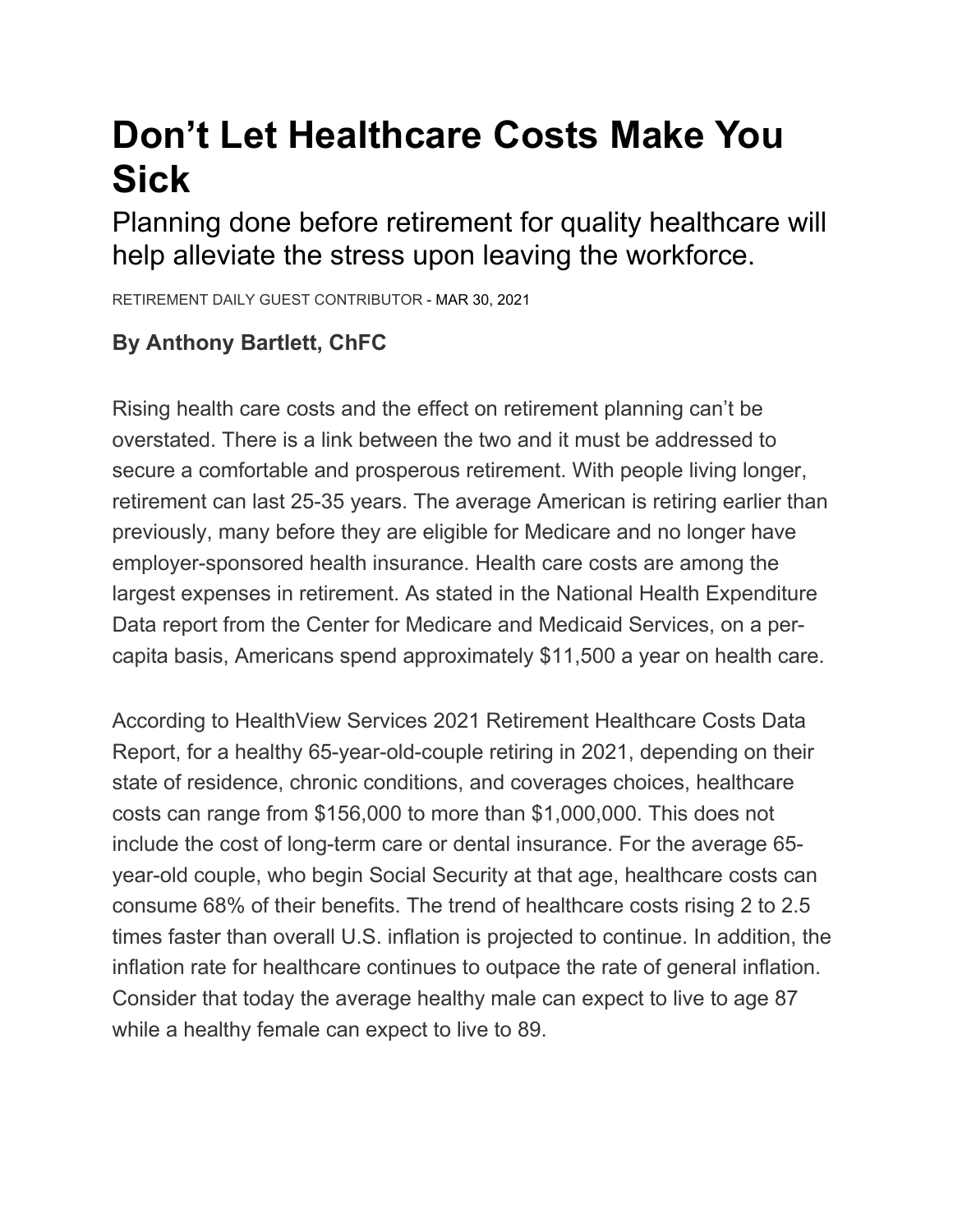The increasing number of aging Americans is adding significant demand to an already overburdened health care system, resulting in health care system challenges and rapidly increasing costs running into the billions of dollars. Another consideration is that legislation can significantly impact the cost of healthcare. With the new administration and the potential for an expansion of the Affordable Care Act, costs could change one way or the other.

Planning done before retirement for quality healthcare will help alleviate the stress upon leaving the workforce. There are many decisions to make before retirement, including when to stop working, implementing a Social Security claiming strategy, generating cash flow by managing a distribution plan, and paying for health care. These decisions are interrelated and will make a difference if and when someone retirees and in their future lifestyle.

Health care costs are a major issue for working Americans and can quickly drain retirement savings. Not having employer-sponsored health insurance can leave people scrambling for coverage, a situation where the best choices are not always made. Planning can help a pre-retiree understand their options and reduce the stress of finding quality healthcare when they leave the workforce.

Healthcare is customized for each person based on their specific needs so no one size fits all. While short-term expenses for sick people, especially those with chronic conditions such as high blood pressure and diabetes, are higher than for healthy retirees, a longer lifespan means total medical costs are greater than those for the unhealthy who do not live as long. As stated above, the average healthy male can expect to live to age 87 while a healthy female can expect to live to 89. Those with chronic conditions can expect to live to a lesser age. Women have higher costs because they live longer than men and they tend to earn less while in the workforce resulting in lower Social Security benefits. As daunting as these are, there are things that can help minimize the impact of healthcare costs in retirement and that will not derail retirement.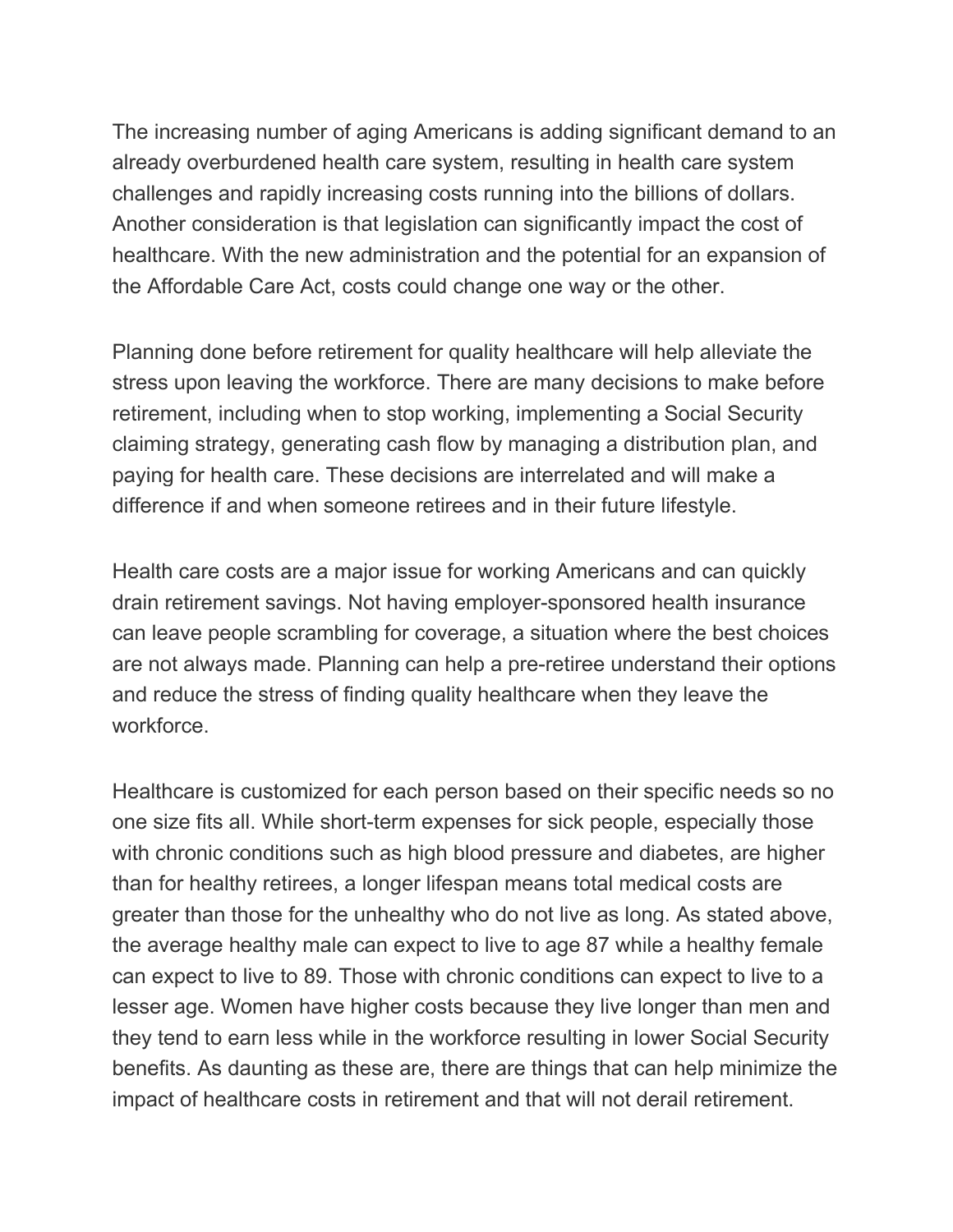Being healthier pays off in the long run. Exercising, eating right, and generally taking care of ourselves will impact the costs people experience for medical care. For example, many Americans are overweight or obese. Losing weight will minimize the cause of multiple medical problems.

Beyond the physical issues, there are things to do now.

1) Review the retirement plan to make sure healthcare costs are addressed.

2) Determine the approximate cost of healthcare in retirement, then build that into the plan.

3) Medicare is complicated, so it pays to learn about how the system works and what can be done to minimize costs. Most doctors accept Medicare Parts A and B but using a Medicare Advantage plan may be less costly if the physicians and medical services are in the network. Compare the cost of Medicare to Advantage plans.

4) All states don't have the same healthcare costs—some are more expensive than others. This can impact Medicare Advantage plans, Medicare Part D premiums, Medigap premiums and out-of-pocket costs.

5) If retirement is still a ways off, fund a health savings account (HSA) to help lessen the financial impact of health care. Contributions are tax-deductible and withdrawals and earnings are tax-free. Once Medicare begins, contributions to an HSA are not allowed.

6) Consider long-term care insurance and dental care. Assisted living, nursing home, and at-home care are expensive, and some people who haven't planned well have a financial catastrophe as costs can quickly run into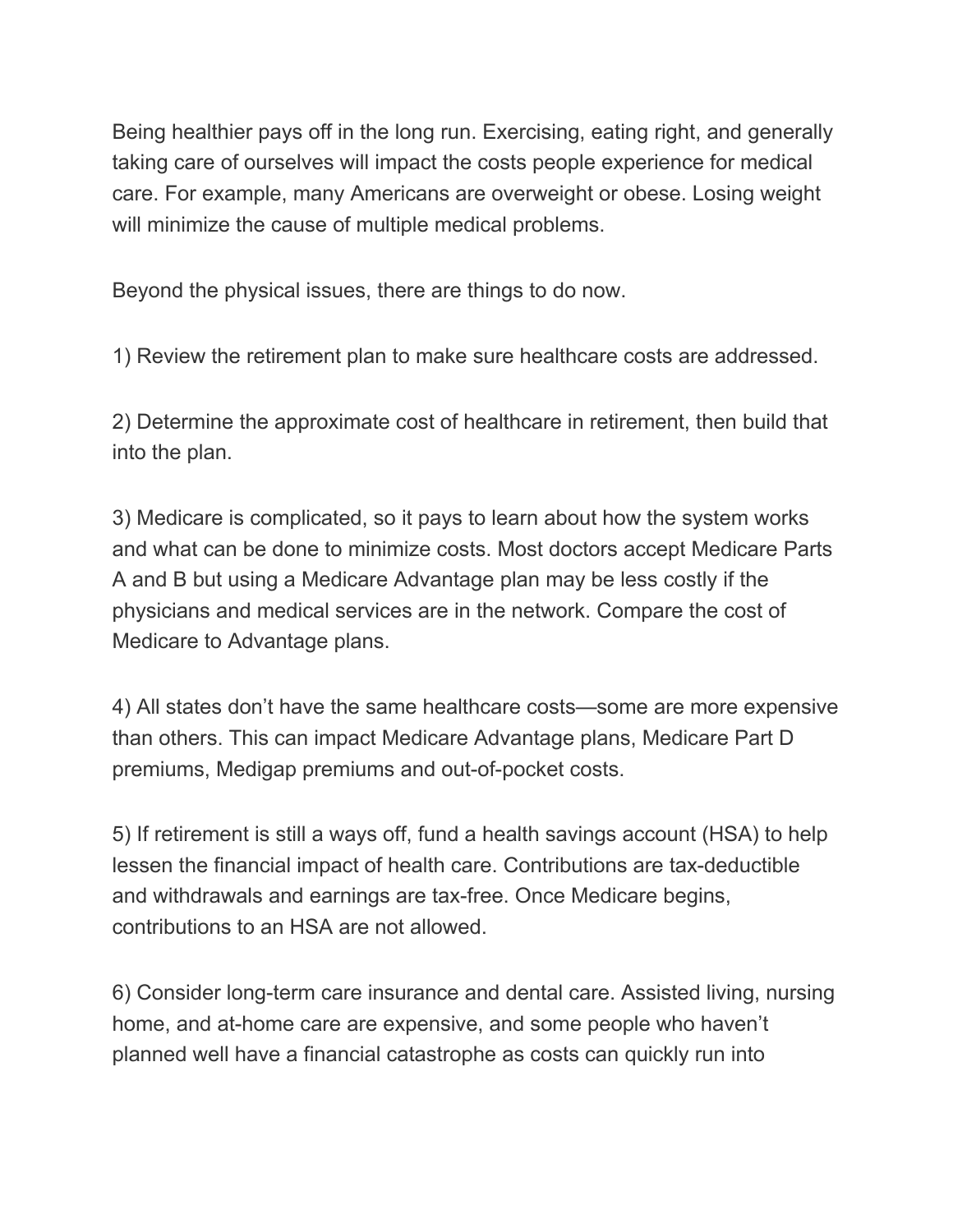hundreds of thousands of dollars. Dental care can be one of the most expensive healthcare needs in retirement.

7) Managing retirement income by having an effective yet flexible distribution plan is essential. The higher the income, the greater the Medicare costs associated with Parts B and D so managing income for favorable tax rates is advantageous.

A detailed analysis of a person's current healthcare costs is the first step in determining projected future health costs in retirement. Distribution planning using the buckets approach, Social Security claiming strategies, and customized analysis of future healthcare costs must be coordinated to achieve the desired results for a secure, confident, and comfortable retirement. Navigating the complexities of a successful distribution strategy is the only way to ensure a financially sound retirement since there is only one shot at having the right distribution plan. Using the buckets method, any assets over the amount required to fund the retirement plan can be allocated to a sixth or legacy bucket that can be used for healthcare expenses. Claiming Social Security benefits is more complex than many people think. The time spent determining the most advantageous claiming strategy is well worth it.

While many aspects of retirement can be daunting, proper planning can make it more enjoyable and less stressful. Working with a financial planning expert who fully understands the intricacies and complexities of the health care situation facing pre-retirees and retirees and knows ways to address the issues will achieve a positive outcome. It can be challenging, and at times difficult, to carefully plan for the best years of our lives, but it can be done and allows for a comfortable and enjoyable retirement.

**About the author: Anthony Bartlett, ChFC, CASL, AEP, RICP**